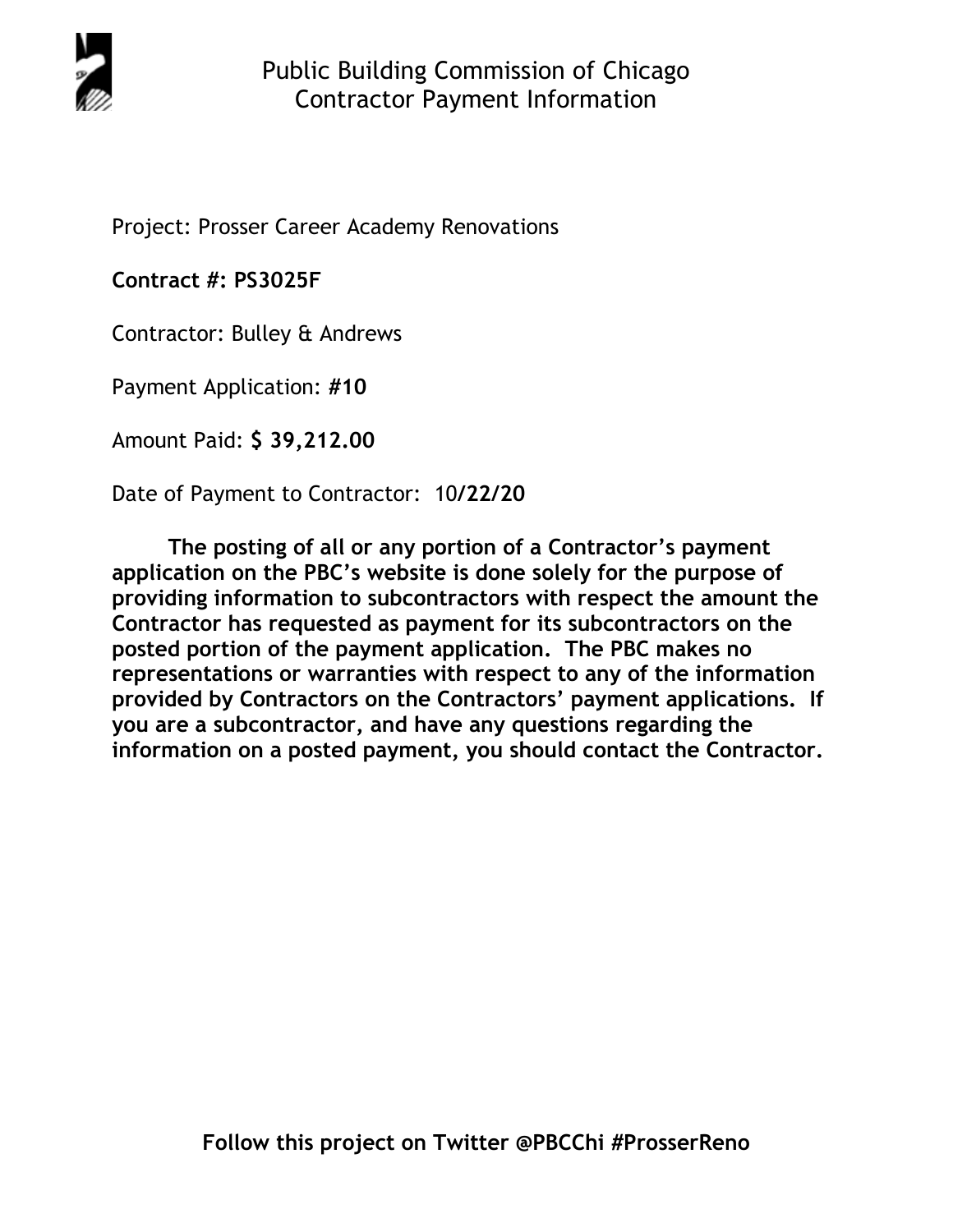## **PUBLIC BUILDING COMMISSION OF CHICAGO EXHIBIT S CERTIFICATE OF ARCHITECT - ENGINEER**

| DATF <sup>.</sup>                                        |  |                                           |    |           |
|----------------------------------------------------------|--|-------------------------------------------|----|-----------|
| PROJECT:                                                 |  | <b>Prosser Career Academy Renovations</b> |    |           |
| Pay Application No.:<br>For the Period:<br>Contract No : |  | 10<br>7/1/2020<br><b>PS3025F</b>          | to | 7/31/2020 |

In accordance with Resolution No.\_\_\_\_\_, adopted by the Public Building Commission of Chicago on\_\_\_\_\_\_\_\_,relating to the \$\_\_\_\_\_\_\_\_\_\_\_\_\_\_Revenue Bonds issued by the Public Building Commission of Chicago for the financing of this project (and all terms used herein shall have the same meaning as in said Resolution), I hereby certify to the Commission and to its Trustee, that:

- 1. Obligations in the amounts stated herein have been incurred by the Commission and that each item thereof is a proper charge against the Construction Account and has not been paid; and
- 2. No amount hereby approved for payment upon any contract will, when added to all amounts previously paid upon such contract, exceed 90% of current estimates approved by the Architect - Engineer until the aggregate amount of payments withheld equals 5% of the Contract Price (said retained funds being payable as set forth in said Resolution).

| THE CONTRACTOR:                                                                                                               | <b>BULLEY &amp; ANDREWS, LLC.</b> |                       |                     |
|-------------------------------------------------------------------------------------------------------------------------------|-----------------------------------|-----------------------|---------------------|
| <b>FOR:</b>                                                                                                                   |                                   |                       |                     |
| Is now entitled to the sum of:                                                                                                | \$                                | 39,312.00 \$          |                     |
| <b>ORIGINAL CONTRACTOR PRICE</b>                                                                                              | \$11,300,000.00                   |                       |                     |
| <b>ADDITIONS</b>                                                                                                              | \$1,945,166.72                    |                       |                     |
| <b>DEDUCTIONS</b>                                                                                                             | (\$612, 166.72)                   |                       |                     |
| <b>NET ADDITION OR DEDUCTION</b>                                                                                              | \$1,333,000.00                    |                       |                     |
| <b>ADJUSTED CONTRACT PRICE</b>                                                                                                | \$12,633,000.00                   |                       |                     |
|                                                                                                                               |                                   |                       |                     |
| <b>TOTAL AMOUNT EARNED</b>                                                                                                    |                                   |                       | \$<br>12,245,100.00 |
| <b>TOTAL RETENTION</b>                                                                                                        |                                   |                       | \$<br>(140, 348.51) |
| a) Reserve Withheld @ 10% of Total Amount Earned,<br>but Not to Exceed 5% of Contract Price<br>b) Liens and Other Withholding |                                   | \$(140, 348.51)<br>\$ |                     |
| c) Liquidated Damages Withheld                                                                                                |                                   | \$                    |                     |
| <b>TOTAL PAID TO DATE (Include this Payment)</b>                                                                              |                                   |                       | \$<br>12,245,100.00 |
| <b>LESS: AMOUNT PREVIOUSLY PAID</b>                                                                                           |                                   |                       | \$<br>12,205,788.00 |
| <b>AMOUNT DUE THIS PAYMENT</b>                                                                                                |                                   |                       | \$<br>39,312.00     |
| <b>Architect Engineer:</b>                                                                                                    |                                   |                       |                     |
| signature, date                                                                                                               |                                   |                       | $5920$<br>$31720$   |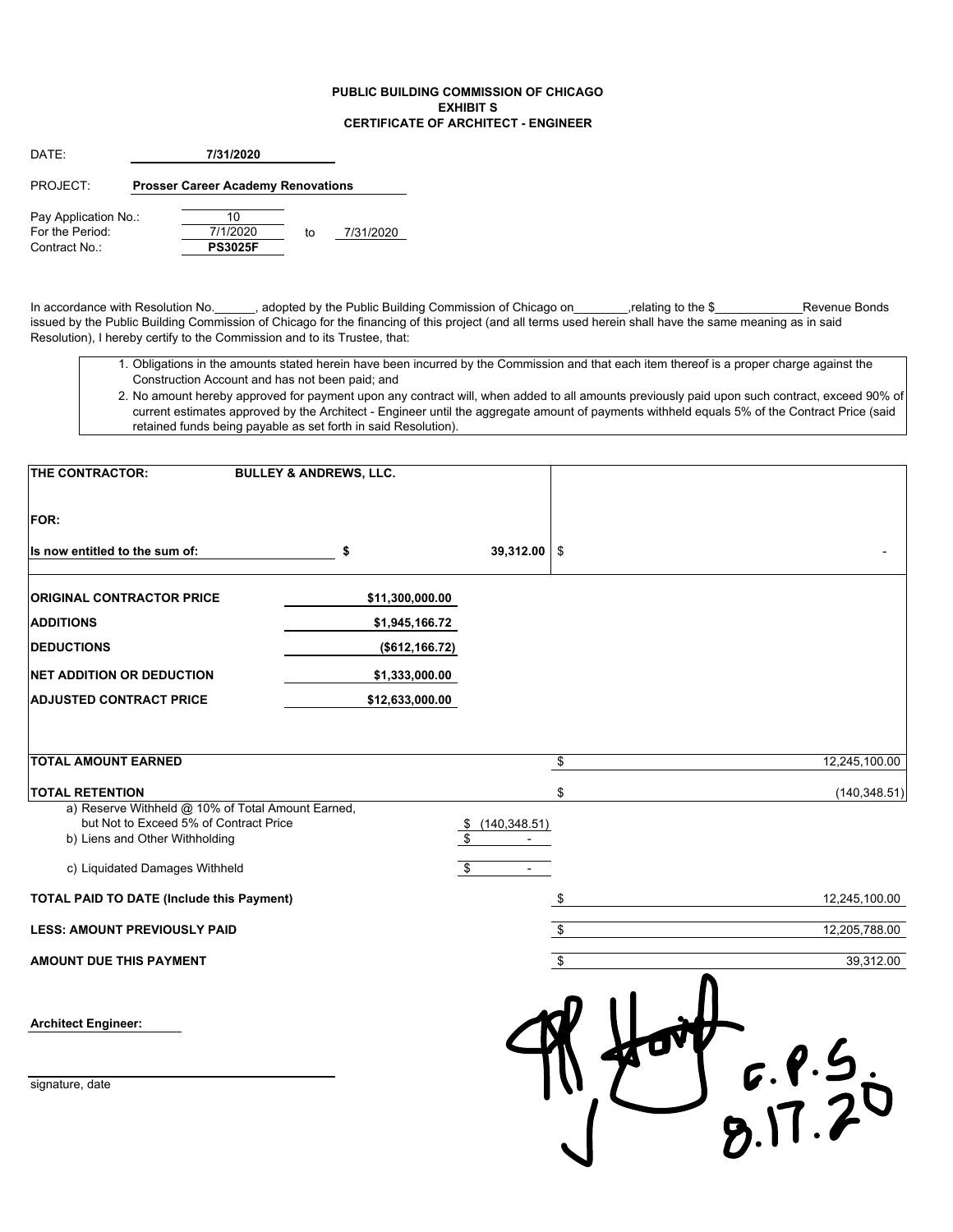### **PUBLIC BUILDING COMMISSION OF CHICAGO**

### **EXHIBIT A**

#### **CONTRACTOR'S SWORN STATEMENT AND AFFIDAVIT FOR PARTIAL PAYMENT (1 of 2)**

|                 |                                                                                                                                                                                                                                                                                                                                                                                                                                                                                                                       | CONTRACTOR BULLEY & ANDREWS, LLC.<br>Project Name PROSSER CAREER ACADEMY CTE                                                                                                                                                                                                                                                                                                                                   |                             |               |                       |             |               |                                   |               |            |                      |                |                   |
|-----------------|-----------------------------------------------------------------------------------------------------------------------------------------------------------------------------------------------------------------------------------------------------------------------------------------------------------------------------------------------------------------------------------------------------------------------------------------------------------------------------------------------------------------------|----------------------------------------------------------------------------------------------------------------------------------------------------------------------------------------------------------------------------------------------------------------------------------------------------------------------------------------------------------------------------------------------------------------|-----------------------------|---------------|-----------------------|-------------|---------------|-----------------------------------|---------------|------------|----------------------|----------------|-------------------|
|                 | PBC Project # 05375                                                                                                                                                                                                                                                                                                                                                                                                                                                                                                   |                                                                                                                                                                                                                                                                                                                                                                                                                |                             |               |                       |             |               |                                   |               |            |                      |                |                   |
|                 |                                                                                                                                                                                                                                                                                                                                                                                                                                                                                                                       |                                                                                                                                                                                                                                                                                                                                                                                                                |                             |               |                       |             |               |                                   |               |            |                      |                |                   |
|                 | Job Location 2148 N. LONG AVE CHICAGO, IL 60639                                                                                                                                                                                                                                                                                                                                                                                                                                                                       |                                                                                                                                                                                                                                                                                                                                                                                                                |                             |               |                       |             |               |                                   |               |            |                      |                |                   |
| Owner           |                                                                                                                                                                                                                                                                                                                                                                                                                                                                                                                       |                                                                                                                                                                                                                                                                                                                                                                                                                |                             |               |                       |             |               |                                   |               |            |                      |                |                   |
|                 | Public Building Commission of Chicago                                                                                                                                                                                                                                                                                                                                                                                                                                                                                 |                                                                                                                                                                                                                                                                                                                                                                                                                | APPLICATION FOR PAYMENT #10 |               |                       |             |               |                                   |               |            |                      |                |                   |
|                 | STATE OF ILLINOIS }<br><b>SS</b>                                                                                                                                                                                                                                                                                                                                                                                                                                                                                      |                                                                                                                                                                                                                                                                                                                                                                                                                |                             |               |                       |             |               |                                   |               |            |                      |                |                   |
|                 | COUNTY OF COOK }                                                                                                                                                                                                                                                                                                                                                                                                                                                                                                      |                                                                                                                                                                                                                                                                                                                                                                                                                |                             |               |                       |             |               |                                   |               |            |                      |                |                   |
|                 | The affiant, being first duly sworn on oath, deposes and says that he/she is CFO / VICE PRESIDENT, of BULLEY & ANDREWS, LLC, an Illinois corporation, and duly authorized to make this Affidavit in behalf of said<br>corporation, and individually; that he/she is well acquainted with the facts herein set forth and that said corporation is the Contractor with the PUBLIC BUILDING COMMISSION OF CHICAGO, Owner, under Contract No.<br>PS3025F dated the 13th day of February, 2019, for the following project: |                                                                                                                                                                                                                                                                                                                                                                                                                |                             |               |                       |             |               |                                   |               |            |                      |                |                   |
|                 |                                                                                                                                                                                                                                                                                                                                                                                                                                                                                                                       |                                                                                                                                                                                                                                                                                                                                                                                                                |                             |               |                       |             |               |                                   |               |            |                      |                |                   |
|                 | PROSSER CAREER ACADEMY CTE - RENOVATION WORK                                                                                                                                                                                                                                                                                                                                                                                                                                                                          |                                                                                                                                                                                                                                                                                                                                                                                                                |                             |               |                       |             |               |                                   |               |            |                      |                |                   |
|                 |                                                                                                                                                                                                                                                                                                                                                                                                                                                                                                                       |                                                                                                                                                                                                                                                                                                                                                                                                                |                             |               |                       |             |               |                                   |               |            |                      |                |                   |
|                 |                                                                                                                                                                                                                                                                                                                                                                                                                                                                                                                       | that the following statements are made for the purpose of procuring a partial payment of                                                                                                                                                                                                                                                                                                                       |                             |               |                       | \$39,312.00 |               | under the terms of said Contract; |               |            |                      |                |                   |
|                 |                                                                                                                                                                                                                                                                                                                                                                                                                                                                                                                       | That the work for which payment is requested has been completed, free and clear of any and all claims, liens, charges, and expenses of any kind or nature whatsoever, and in full compliance with the                                                                                                                                                                                                          |                             |               |                       |             |               |                                   |               |            |                      |                |                   |
|                 |                                                                                                                                                                                                                                                                                                                                                                                                                                                                                                                       | contract documents and the requirements of said Owner under them. That for the purposes of said contract, the following persons have been contracted with, and have furnished or prepared materials,<br>equipment, supplies, and services for, and having done labor on said improvement. That the respective amounts set forth opposite their names is the full amount of money due and to become due to each |                             |               |                       |             |               |                                   |               |            |                      |                |                   |
|                 |                                                                                                                                                                                                                                                                                                                                                                                                                                                                                                                       | of them respectively. That this statement is a full, true, and complete statement of all such persons and of the full amount now due and the amount heretofore paid to each of them for such labor,<br>materials, equipment, supplies, and services, furnished or prepared by each of them to or on account of said work, as stated:                                                                           |                             |               |                       |             |               |                                   |               |            |                      |                |                   |
|                 |                                                                                                                                                                                                                                                                                                                                                                                                                                                                                                                       |                                                                                                                                                                                                                                                                                                                                                                                                                |                             |               |                       |             |               |                                   |               |            |                      |                |                   |
|                 |                                                                                                                                                                                                                                                                                                                                                                                                                                                                                                                       |                                                                                                                                                                                                                                                                                                                                                                                                                |                             |               |                       |             |               |                                   |               |            |                      |                |                   |
|                 |                                                                                                                                                                                                                                                                                                                                                                                                                                                                                                                       |                                                                                                                                                                                                                                                                                                                                                                                                                |                             |               |                       |             |               |                                   |               |            |                      |                |                   |
|                 |                                                                                                                                                                                                                                                                                                                                                                                                                                                                                                                       |                                                                                                                                                                                                                                                                                                                                                                                                                | Original contract           |               |                       |             |               | --Work Completed----              |               |            |                      |                |                   |
| ITEM#           | Subcontractor Name & Address                                                                                                                                                                                                                                                                                                                                                                                                                                                                                          | Type of Work                                                                                                                                                                                                                                                                                                                                                                                                   | amount                      | Change Orders | Adjusted Contract Amt | % Complet   | Previous      | Current                           | Total to date | retainage  | net previous billing | net amount due | remaining to bill |
| 1000            | <b>BULLEY &amp; ANDREWS</b>                                                                                                                                                                                                                                                                                                                                                                                                                                                                                           | <b>GENERAL CONDITIONS</b>                                                                                                                                                                                                                                                                                                                                                                                      | 398,260.00                  | 121,015.00    | 519,275.00            | 100%        | 519,275.00    | 0.00                              | 519,275.00    | 5,192.75   | 514,082.25           | 0.00           | 5,192.75          |
| 01520           | <b>BULLEY &amp; ANDREWS</b>                                                                                                                                                                                                                                                                                                                                                                                                                                                                                           | P&P BOND                                                                                                                                                                                                                                                                                                                                                                                                       | 69,816.26                   | 7,305.36      | 77,121.62             | 100%        | 77,121.62     | 0.00                              | 77,121.62     | 0.00       | 77,121.62            | 0.00           | 0.00              |
| 01701           | <b>BULLEY &amp; ANDREWS</b>                                                                                                                                                                                                                                                                                                                                                                                                                                                                                           | PRECON SERVICES                                                                                                                                                                                                                                                                                                                                                                                                | 100,000.00                  |               | 100,000.00            | 100%        | 100,000.00    | 0.00                              | 100,000.00    | 0.00       | 100,000.00           | 0.00           | 0.00              |
| 01990           | <b>BULLEY &amp; ANDREWS</b>                                                                                                                                                                                                                                                                                                                                                                                                                                                                                           | PBC ALLOWANCES                                                                                                                                                                                                                                                                                                                                                                                                 | 210,000.00                  | (201, 813.65) | 8,186.35              | 0%          | 0.00          | 0.00                              | 0.00          | 0.00       | 0.00                 | 0.00           | 8,186.35          |
| 01991           | <b>BULLEY &amp; ANDREWS</b>                                                                                                                                                                                                                                                                                                                                                                                                                                                                                           | <b>CM CONTINGENCY</b>                                                                                                                                                                                                                                                                                                                                                                                          | 200,000.00                  | (200,000.00)  | 0.00                  | 0%          | 0.00          | 0.00                              | 0.00          | 0.00       | 0.00                 | 0.00           | 0.00              |
| 01992           | <b>BULLEY &amp; ANDREWS</b>                                                                                                                                                                                                                                                                                                                                                                                                                                                                                           | PBC CONTINGENCY                                                                                                                                                                                                                                                                                                                                                                                                | 450,000.00                  | (211, 272.86) | 238,727.14            | 0%          | 0.00          | 0.00                              | 0.00          | 0.00       | 0.00                 | 0.00           | 238,727.14        |
| 020015          | MILBURN, LLC                                                                                                                                                                                                                                                                                                                                                                                                                                                                                                          | DEMOLITION                                                                                                                                                                                                                                                                                                                                                                                                     | 889,800.00                  | 11,920.69     | 901,720.69            | 100%        | 901,720.69    | 0.00                              | 901,720.69    | 27,051.62  | 874,669.07           | 0.00           | 27,051.62         |
| 02002           | <b>BULLEY &amp; ANDREWS</b>                                                                                                                                                                                                                                                                                                                                                                                                                                                                                           | DEMO / ABATEMENT OT                                                                                                                                                                                                                                                                                                                                                                                            | 0.00                        | 0.00          | 0.00                  | 0%          | 0.00          | 0.00                              | 0.00          | 0.00       | 0.00                 | 0.00           | 0.00              |
| 04000S          | <b>HORN, INC</b>                                                                                                                                                                                                                                                                                                                                                                                                                                                                                                      | MASONRY                                                                                                                                                                                                                                                                                                                                                                                                        | 525,900.00                  | 61,189.61     | 587,089.61            | 100%        | 587,089.61    | 0.00                              | 587,089.61    | 5,870.90   | 581,218.71           | 0.00           | 5,870.90          |
| 05000S          | <b>SG KRAUSS CO</b>                                                                                                                                                                                                                                                                                                                                                                                                                                                                                                   | STRUCTURAL STEEL                                                                                                                                                                                                                                                                                                                                                                                               | 657,552.00                  | 277,213.58    | 934,765.58            | 100%        | 929,980.66    | 4,784.92                          | 934,765.58    | 9,347.66   | 920,680.85           | 4,737.07       | 9,347.66          |
| 00060           | <b>BULLEY &amp; ANDREWS</b>                                                                                                                                                                                                                                                                                                                                                                                                                                                                                           | <b>GENERAL TRADES</b>                                                                                                                                                                                                                                                                                                                                                                                          | 792,117.00                  | 831,727.83    | 1,623,844.83          | 100%        | 1,615,397.55  | 8,447.28                          | 1,623,844.83  | 16,238.45  | 1,599,243.57         | 8,362.81       | 16,238.45         |
|                 |                                                                                                                                                                                                                                                                                                                                                                                                                                                                                                                       | <b>ROOFING</b>                                                                                                                                                                                                                                                                                                                                                                                                 | 175,600.00                  |               | 183,828.00            | 100%        |               |                                   | 183,828.00    |            |                      | 0.00           |                   |
| 07000S          | 1-1 ROOFING CO                                                                                                                                                                                                                                                                                                                                                                                                                                                                                                        |                                                                                                                                                                                                                                                                                                                                                                                                                |                             | 8,228.00      |                       |             | 183,828.00    | 0.00                              |               | 1,838.28   | 181,989.72           |                | 1,838.28          |
| 09000S          | <b>1&amp;P CONTRACTOR, INC</b>                                                                                                                                                                                                                                                                                                                                                                                                                                                                                        | DRYWALL & CEILINGS                                                                                                                                                                                                                                                                                                                                                                                             | 325,500.00                  | 65,171.74     | 390,671.74            | 100%        | 390,671.74    | 0.00                              | 390,671.74    | 3,906.72   | 386,765.02           | 0.00           | 3,906.72          |
| 09600S          | VR. DAVID'S FLOORING INT'L                                                                                                                                                                                                                                                                                                                                                                                                                                                                                            | <b>FLOORING</b>                                                                                                                                                                                                                                                                                                                                                                                                | 670,740.00                  | 919.79        | 671,659.79            | 100%        | 671,659.79    | 0.00                              | 671,659.79    | 6,714.00   | 664,945.79           | 0.00           | 6,714.00          |
| 09900S          | ALL-TECH DECORATING CO                                                                                                                                                                                                                                                                                                                                                                                                                                                                                                | PAINTING                                                                                                                                                                                                                                                                                                                                                                                                       | 172,800.00                  | 27,040.00     | 199,840.00            | 100%        | 187,950.00    | 11,890.00                         | 199,840.00    | 1,998.40   | 186,070.50           | 11,771.10      | 1,998.40          |
| 11100S          | <b>GREAT LAKES WEST</b>                                                                                                                                                                                                                                                                                                                                                                                                                                                                                               | KITCHEN EQUIPMENT                                                                                                                                                                                                                                                                                                                                                                                              | 226,441.00                  | 25,042.00     | 251,483.00            | 100%        | 251,483.00    | 0.00                              | 251,483.00    | 2,514.83   | 248,968.17           | 0.00           | 2,514.83          |
| 15000S          | AMBER MECHANICAL                                                                                                                                                                                                                                                                                                                                                                                                                                                                                                      | MECHANICAL                                                                                                                                                                                                                                                                                                                                                                                                     | 2,290,000.00                | 39,150.33     | 2,329,150.33          | 100%        | 2,328,512.33  | 0.00                              | 2,328,512.33  | 26,313.81  | 2,302,198.52         | 0.00           | 26,951.81         |
| 15400S          | <b>TERRY PLUMBING</b>                                                                                                                                                                                                                                                                                                                                                                                                                                                                                                 | PLUMBING                                                                                                                                                                                                                                                                                                                                                                                                       | 616,895.00                  | 44,483.83     | 661,378.83            | 100%        | 661,378.83    | 0.00                              | 661,378.83    | 6,613.79   | 654,765.04           | 0.00           | 6,613.79          |
| 16000S          | FITZGERALDS ELECTRICAL                                                                                                                                                                                                                                                                                                                                                                                                                                                                                                | ELECTRICAL                                                                                                                                                                                                                                                                                                                                                                                                     | 2,007,650.00                | 351,413.13    | 2,359,063.13          | 100%        | 2,345,067.37  | 13,995.76                         | 2,359,063.13  | 23,590.63  | 2,321,616.70         | 13,855.80      | 23,590.63         |
| 81999           | <b>BULLEY &amp; ANDREWS</b>                                                                                                                                                                                                                                                                                                                                                                                                                                                                                           | <b>GENERAL LIABILITY INS.</b>                                                                                                                                                                                                                                                                                                                                                                                  | 237,376.39                  | 24,836.46     | 262,212.85            | 100%        | 262,212.85    | 0.00                              | 262,212.85    | 0.00       | 262,212.85           | 0.00           | 0.00              |
| 83000           | <b>BULLEY &amp; ANDREWS</b>                                                                                                                                                                                                                                                                                                                                                                                                                                                                                           | FEE                                                                                                                                                                                                                                                                                                                                                                                                            | 283,552.35                  | 32,167.91     | 315,720.26            | 100%        | 315,129.67    | 590.59                            | 315,720.26    | 3,156.67   | 311,978.37           | 585.22         | 3,156.67          |
| 99024           | <b>BULLEY &amp; ANDREWS</b>                                                                                                                                                                                                                                                                                                                                                                                                                                                                                           | <b>TEMP HEAT</b>                                                                                                                                                                                                                                                                                                                                                                                               | 0.00                        | 17,261.25     | 17,261.25             | 100%        | 17,261.25     | 0.00                              | 17,261.25     | 0.00       | 17,261.25            | 0.00           | 0.00              |
| <b>SUBTOTAL</b> |                                                                                                                                                                                                                                                                                                                                                                                                                                                                                                                       |                                                                                                                                                                                                                                                                                                                                                                                                                | 11.300.000.00 1.333.000.00  |               | 12.633.000.00         | 98.04%      | 12.345.739.96 | 39,708.55                         | 12.385.448.51 | 140.348.51 | 12.205.788.00        | 39.312.00      | 387.900.00        |